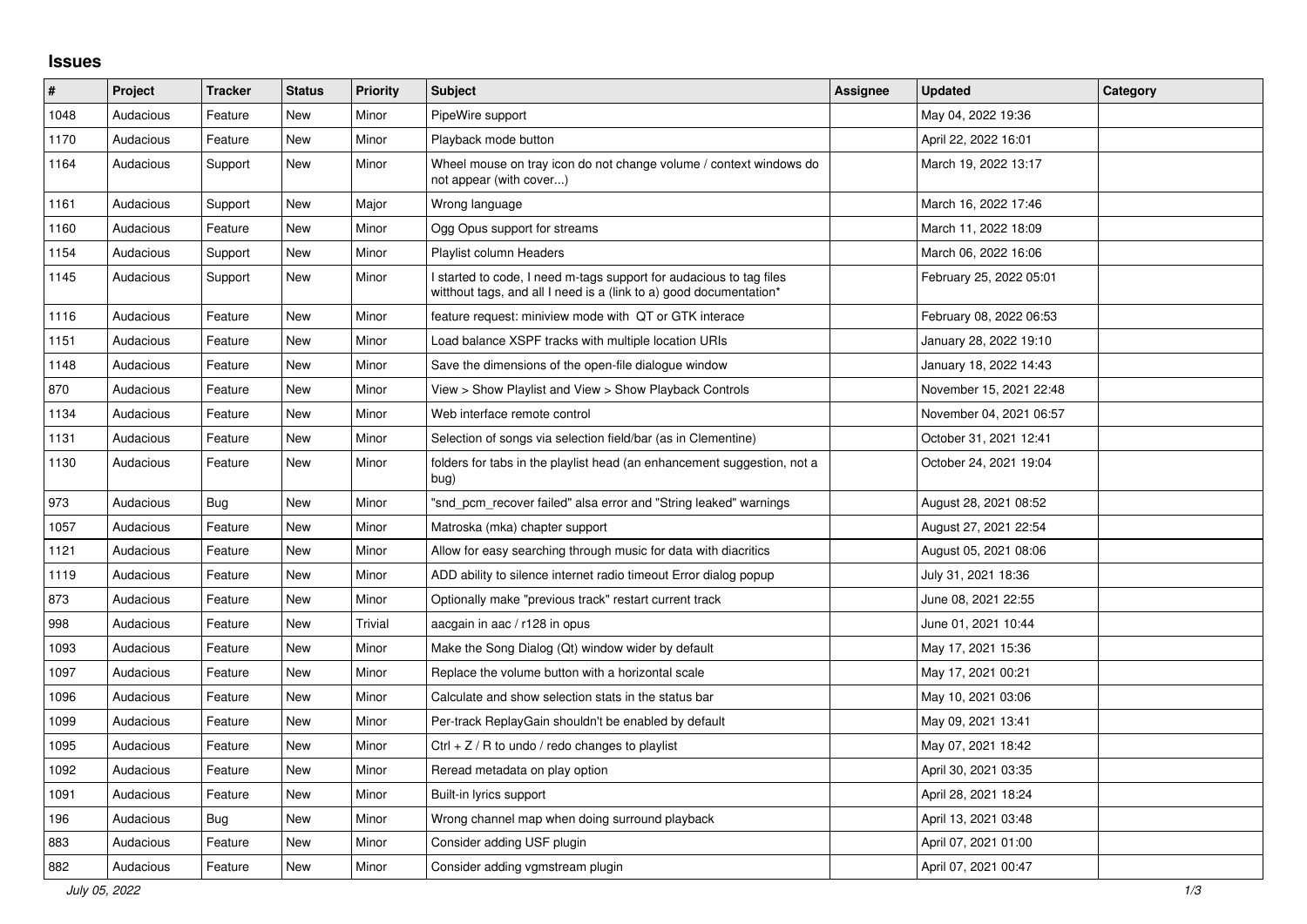| $\vert$ # | Project   | <b>Tracker</b> | <b>Status</b> | <b>Priority</b> | <b>Subject</b>                                                                                      | <b>Assignee</b> | <b>Updated</b>                      | Category            |
|-----------|-----------|----------------|---------------|-----------------|-----------------------------------------------------------------------------------------------------|-----------------|-------------------------------------|---------------------|
| 1071      | Audacious | Feature        | New           | Minor           | Linkage could be improved for packagers.                                                            |                 | March 31, 2021 00:32                |                     |
| 51        | Audacious | Feature        | <b>New</b>    | Minor           | Option to inhibit suspend                                                                           |                 | February 13, 2021 09:23             |                     |
| 1067      | Audacious | Feature        | New           | Minor           | Equalizer adjustments are coarse.                                                                   |                 | February 11, 2021 10:09             |                     |
| 1066      | Audacious | Feature        | New           | Minor           | Allow Equalizer window to be resized.                                                               |                 | February 11, 2021 10:05             |                     |
| 1058      | Audacious | Feature        | <b>New</b>    | Minor           | Allow changing the language/locale in settings                                                      |                 | January 30, 2021 18:11              |                     |
| 956       | Audacious | Feature        | New           | Minor           | Stream to chromecast                                                                                |                 | January 11, 2021 01:19              |                     |
| 1047      | Audacious | Feature        | <b>New</b>    | Minor           | Stop playing after any chosen track                                                                 |                 | December 29, 2020 01:23             |                     |
| 1013      | Audacious | Feature        | New           | Minor           | Request re Album Art using music file metatag                                                       |                 | August 03, 2020 22:48               |                     |
| 1011      | Audacious | Feature        | New           | Minor           | Visible separator of folders in the playlist                                                        |                 | July 18, 2020 16:10                 |                     |
| 996       | Audacious | Feature        | <b>New</b>    | Minor           | Refine playlists when searching (search all playlists)                                              |                 | June 16, 2020 09:58                 |                     |
| 995       | Audacious | Feature        | New           | Minor           | Add star rating to songs                                                                            |                 | June 16, 2020 09:56                 |                     |
| 987       | Audacious | Feature        | New           | Minor           | Closing of Search Library tool by same method as opening it                                         |                 | May 13, 2020 00:15                  |                     |
| 955       | Audacious | Feature        | New           | Minor           | Enqueue option                                                                                      |                 | April 09, 2020 03:54                |                     |
| 500       | Audacious | Feature        | New           | Minor           | fullscreen album art                                                                                |                 | April 08, 2020 19:17                |                     |
| 924       | Audacious | Feature        | <b>New</b>    | Minor           | Option to replace playlist contents by drag and drop                                                |                 | December 02, 2019 20:15             |                     |
| 918       | Audacious | Feature        | New           | Minor           | Replace libguess with libuchardet                                                                   |                 | November 19, 2019 05:50             |                     |
| 864       | Audacious | Feature        | New           | Minor           | Drag/drop songs into playlists displayed in the Playlist Manager                                    |                 | October 29, 2019 02:14              |                     |
| 908       | Audacious | Feature        | <b>New</b>    | Minor           | Use QtXml instead of libxml2                                                                        |                 | October 26, 2019 14:21              |                     |
| 907       | Audacious | Feature        | New           | Minor           | QtNetwork-based HTTP client                                                                         |                 | October 26, 2019 13:41              |                     |
| 899       | Audacious | Feature        | New           | Minor           | Album art (cover) as an additional columun in Qt version                                            |                 | August 28, 2019 10:20               |                     |
| 889       | Audacious | Feature        | New           | Minor           | Crossfade settings: is it possible to increase the upper limit?                                     |                 | May 18, 2019 20:49                  |                     |
| 784       | Audacious | <b>Bug</b>     | New           | Minor           | Audio jumps at the start of some tracks when playing CUE+TTA files                                  |                 | April 10, 2018 02:46                |                     |
| 760       | Audacious | <b>Bug</b>     | <b>New</b>    | Major           | Credits for some pre-Transifex translators are missing                                              |                 | December 13, 2017 14:19             |                     |
| 1101      | Audacious | Feature        | New           | Major           | Please add media shortcut keys for Windows 10                                                       |                 | December 03, 2021 16:31             | win32               |
| 859       | Audacious | <b>Bug</b>     | New           | Minor           | .wsz skins cannot be used on Windows                                                                |                 | January 01, 2020 02:48              | win32               |
| 969       | Audacious | Feature        | New           | Minor           | streamtuner plugin: Please add column-sortability, or at least sort<br>alphabetically by 1st column |                 | June 16, 2020 09:54                 | plugins/streamtuner |
| 975       | Audacious | <b>Bug</b>     | New           | Minor           | Segfault/leak on exit with streamtuner enabled                                                      |                 | Ariadne Conill   May 01, 2020 00:17 | plugins/streamtuner |
| 1088      | Audacious | Feature        | New           | Minor           | plugin: status icon: ADD option to select tray mouse Middle Click action                            |                 | April 11, 2021 12:05                | plugins/statusicon  |
| 943       | Audacious | Feature        | New           | Minor           | Being able to add several folders to the library, and arrange that<br>Audacious recognizes symlinks |                 | March 23, 2020 15:41                | plugins/search tool |
| 1106      | Audacious | Bug            | New           | Minor           | Could not communicate with last.fm: Error in the HTTP2 framing layer.                               |                 | June 15, 2021 21:30                 | plugins/scrobbler2  |
| 429       | Audacious | Feature        | New           | Minor           | Please enable scrobbling to libre.fm in Scrobbler 2.0                                               |                 | September 02, 2019 10:35            | plugins/scrobbler2  |
| 945       | Audacious | Feature        | New           | Minor           | Balance control in newer interface                                                                  |                 | March 23, 2020 13:28                | plugins/qtui        |